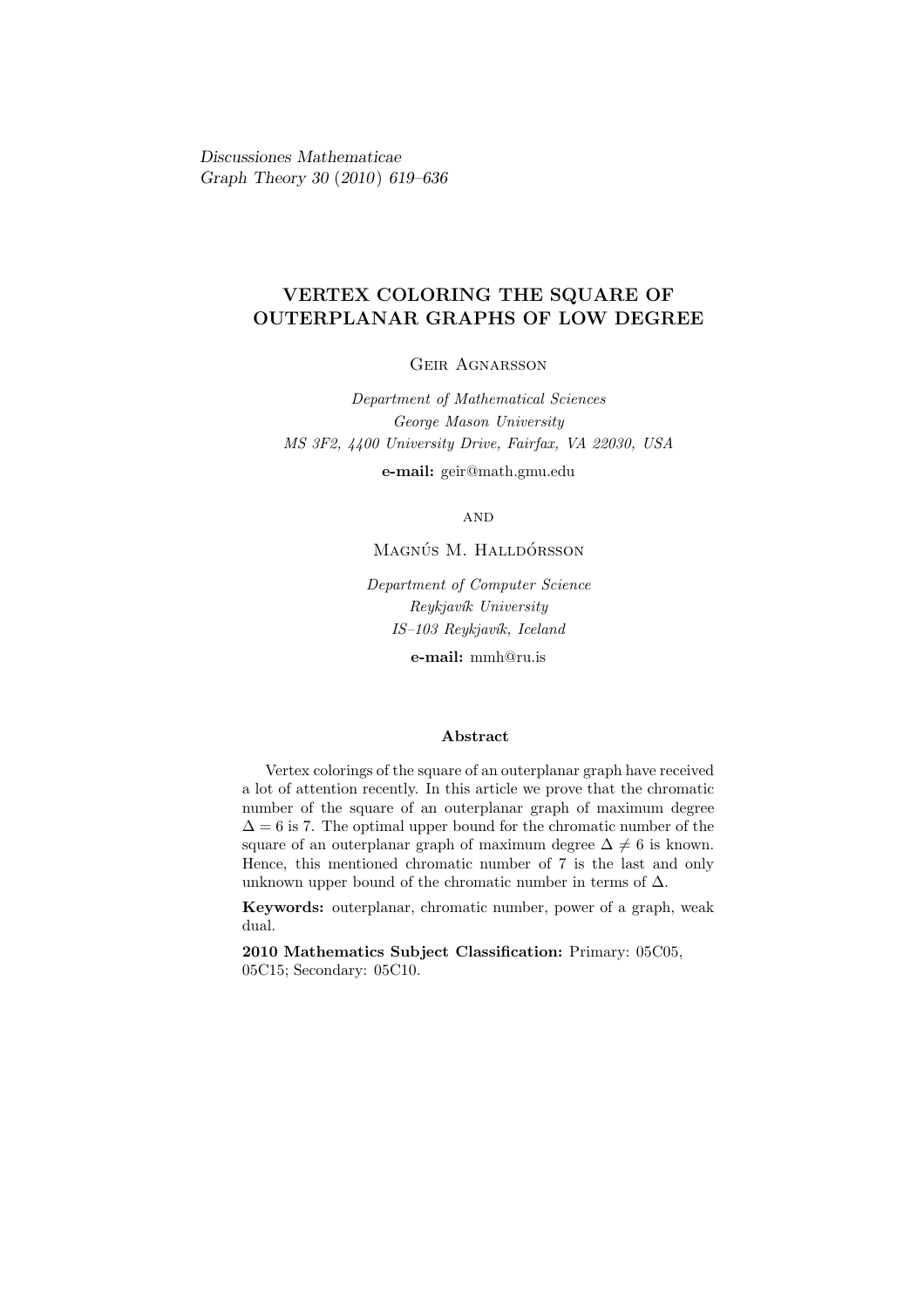#### 1. INTRODUCTION

The square  $G^2$  of a graph G is the graph on the same set of vertices as G, but where each pair of vertices of distance one or two in  $G$  is connected with an edge in  $G^2$ . The problem of coloring squares of planar graphs has seen much attention mainly for two reasons; firstly in relation to frequency allocation (this models the case when nodes represent both senders and receivers and two senders with a common neighbor will interfere if using the same frequency), and secondly because a conjecture of Wegner [1] dating from 1977 (see [2]) states that the square of every planar graph  $G$  of maximum degree  $\Delta \geq 8$  has a chromatic number which does not exceed  $3\Delta/2+1$ . The conjecture matches the maximum clique number of these graphs. Currently the best upper bound known is  $1.66\Delta + 78$  by Molloy and Salavatipour [3].

An earlier paper of the current authors [4] gave a bound of  $[1.8\Delta]$  for the chromatic number of squares of planar graph with large maximum degree  $\Delta > 749$ . This is based on bounding the *inductiveness* (or the *degeneracy*) of the graph, which is the maximum over all subgraphs  $H$  of the minimum degree of  $H$ . It was also shown there that this was the best possible bound on the inductiveness. Borodin et al. [5] showed that this bound holds for all  $\Delta \geq 48$ . Inductiveness has the additional advantage of also bounding the choosability or the list-chromatic number as well. In [6] the more general  $L(p,q)$ -labeling of the square of planar graph is studied for positive integers p and q and it is shown that  $\lambda(G; p, q) \leq (4q - 2)\Delta + 10p + 38q - 24$ , where  $\Delta$  is the maximum degree of G. This implies that  $\chi(G^2) \leq 2\Delta + 25$  for any planar graph of maximum degree  $\Delta$ . This is not an asymptotic improvement of the results mentioned above, but the setting is more general.

Wegner's conjecture is still open, but has been settled for many specific cases of planar graphs. In [7] Wegner's conjecture is proved in the case for  $K_4$ -free planar graphs. The case when G is an outerplanar graph has received particularly much attention on this coloring problem of its square. Calamoneri and Petreschi [8] gave a linear time algorithm to color squares of outerplanar graphs, as well as for related problems. They showed that it uses an optimal  $\Delta + 1$  colors whenever  $\Delta \geq 7$ , and at most  $\Delta + 2$  colors for  $\Delta \geq 3$ . This result also appears in the preliminary report [9] from the same year<sup>∗</sup> . There the proof was based on induction and is not as algorithmic as in [8]. This result also appeared recently in [11]. In fact, some specific cases of this result have also appeared in the literature: in [12] the case where the

<sup>∗</sup>A revised and complete version of this report [9] can be found at [10] in the arXiv.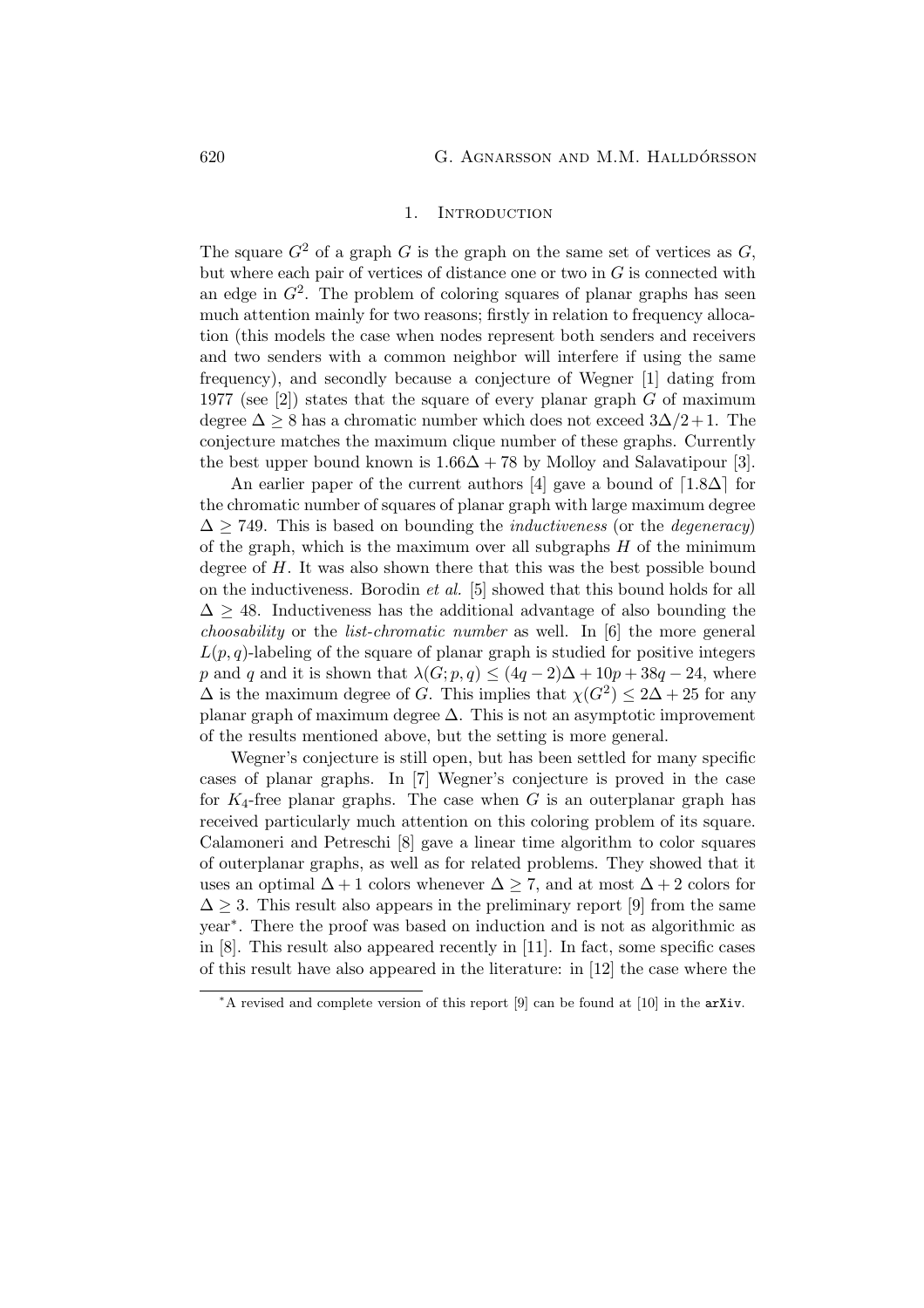outerplanar graph  $G$  is chordal is considered, and in [13] the larger upper bound  $\chi(G^2) \leq \Delta + 2$  when  $G \neq C_5$  is obtained.

That the mentioned bound  $\chi(G^2) \leq \Delta + 1$  holds exactly when  $\Delta \geq 7$ is not coincidental. The underlying reason for the condition  $\Delta \geq 7$  is that in this case one can show that the square  $G<sup>2</sup>$  of an outerplanar graph G of maximum degree  $\Delta$  always contains a vertex of degree at most  $\Delta$  in  $G^2$ . This means that  $G^2$  can be vertex colored in a greedy fashion using the optimal number  $\Delta + 1$  colors. Put more precisely, it means that the inductiveness (or the degeneracy) of  $G^2$  is exactly  $\Delta$  in this case, and consequently the choosability (or the list chromatic number) of  $G^2$  is exactly  $\Delta + 1$  for each  $\Delta$  > 7. When  $\Delta$  < 6 this argument fails. That is, it is impossible to obtain the optimal upper bound for  $\chi(G^2)$  from the inductiveness of  $G^2$  for  $\Delta \leq 6$ . Hence, a different line of arguments is needed for this case.

The main purpose of this article is to show that for an outerplanar graph G with  $\Delta = 6$  we have  $\chi(G^2) = 7$ . Note that by the mentioned result above we do have that  $\chi(G^2) \leq \Delta + 2 = 8$ . This is the last and only case not determined in any of the above mentioned articles. Such an improvement of the upper bound of a chromatic number by a mere one, is many times very difficult and it is ubiquitous when vertex coloring graphs. For example: each graph of maximum degree  $\Delta$  can trivially be colored by  $\Delta + 1$  colors in a greedy fashion, but if we exclude odd cycles and complete graphs then Brook's Theorem states that such a graph can be vertex colored by  $\Delta$  colors [19, p. 197]. Also (and more notoriously!) that each planar graph is 5-colorable is not too hard to prove (Heawood 1890 [19, p. 257]), whereas that every planar graph is 4-colorable is the well-known Four Color Theorem, the computer-aided proof of which is extremely long and involved.

That  $\chi(G^2) = 7$  for each outerplanar graph with  $\Delta = 6$  (together with an observation for the case  $\Delta = 5$ ) will then finally yield the tight upper bound for  $\chi(G^2)$  where G is outerplanar of maximum degree  $\Delta$ , for every value of  $\Delta \in \mathbb{N}$ . Therefore, this article will further contribute to the study of vertex colorings of outerplanar graphs of low maximum degree, something that on its own has received considerable attention. We mention some of these related but different coloring results of outerplanar graphs of low degree in this ongoing investigation: in [14] edge colorings are studied and in [15] the vertex-edge-face colorings are studied, both in the cases of  $\Delta \leq 4$ respectively. In [16] it is shown that the complete chromatic number (vertexedge-face chromatic number) of a chordal outerplanar graph with  $\Delta = 6$  is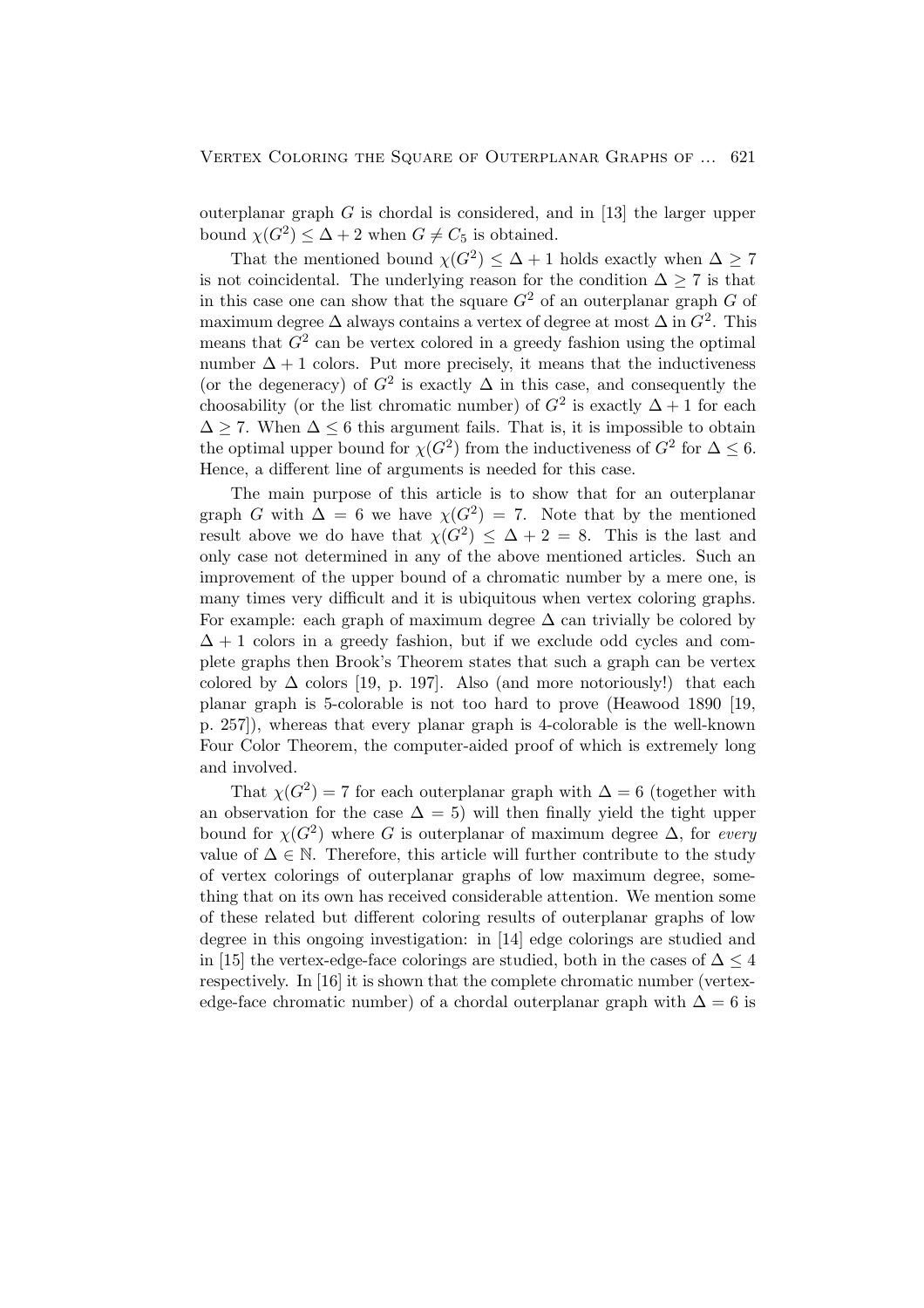7, and in [17] and [18] the edge-face chromatic number is studied for  $\Delta = 6$ . in the latter it is shown that the edge-face chromatic number is 6 for  $\Delta = 6$ .

#### 2. Definitions and Preliminaries

In this section we give some basic definitions and prove results that will be used later on.

**Graph notation.** The set  $\{1, 2, 3, ...\}$  of natural numbers will be denoted by  $N$ . Unless otherwise stated, a graph  $G$  will always be a *simple graph*  $G = (V, E)$  where  $V = V(G)$  is the finite set of vertices or nodes, and  $E = E(G) \subseteq {V(G) \choose 2}$  $\binom{G}{2}$  the set of edges of G. The edge between the vertices u and  $v$  will be denoted by  $uv$  (here  $uv$  and  $vu$  will mean the same undirected edge) rather than the 2-set  $\{u, v\}$  that contains both u and v. By coloring we will always mean vertex coloring. We denote by  $\chi(G)$  the chromatic number of G and by  $\omega(G)$  the clique number of G. The degree of a vertex u in a graph G is denoted by  $d_G(u)$ . We let  $\Delta(G)$  denote the maximum degree of a vertex in G. When there is no danger of ambiguity, we simply write  $\Delta$  instead of  $\Delta(G)$ . We denote by  $N_G(u)$  the open neighborhood of u in G, that is the set of all neighbors of u in G, and by  $N_G[u]$  the closed neighborhood of  $u$  in  $G$ , that additionally includes  $u$ .

The square graph  $G^2$  of a graph G is a graph on the same vertex set as  $G$  in which additionally to the edges of  $G$ , every two vertices with a common neighbor in G are also connected with an edge. Clearly this is the same as the graph on  $V(G)$  in which each pair of vertices of distance 2 or less in G are connected by an edge.

**Tree terminology.** The *diameter* of a tree  $T$  is the number of edges in the longest simple path in  $T$  and will be denoted by  $diam(T)$ . For a tree T with diam(T)  $\geq 1$  we can form the *pruned* tree pr(T) by removing all the leaves of T. A center of T is a vertex of distance at most  $\lceil \text{diam}(T)/2 \rceil$ from all other vertices of  $T$ . A center of  $T$  is either unique or one of two unique adjacent vertices. When T is rooted at  $r \in V(T)$ , the k-th ancestor, if it exists, of a vertex u is the vertex on the unique path from u to r of distance k from u. An ancestor of u is a k-th ancestor of u for some  $k \geq 0$ . Note that  $u$  is viewed as an ancestor of itself. The parent (grandparent) of a vertex is then the 1-st (2-nd) ancestor of the vertex. The sibling of a vertex is another child of its parent, and a cousin is child of a sibling of its parent.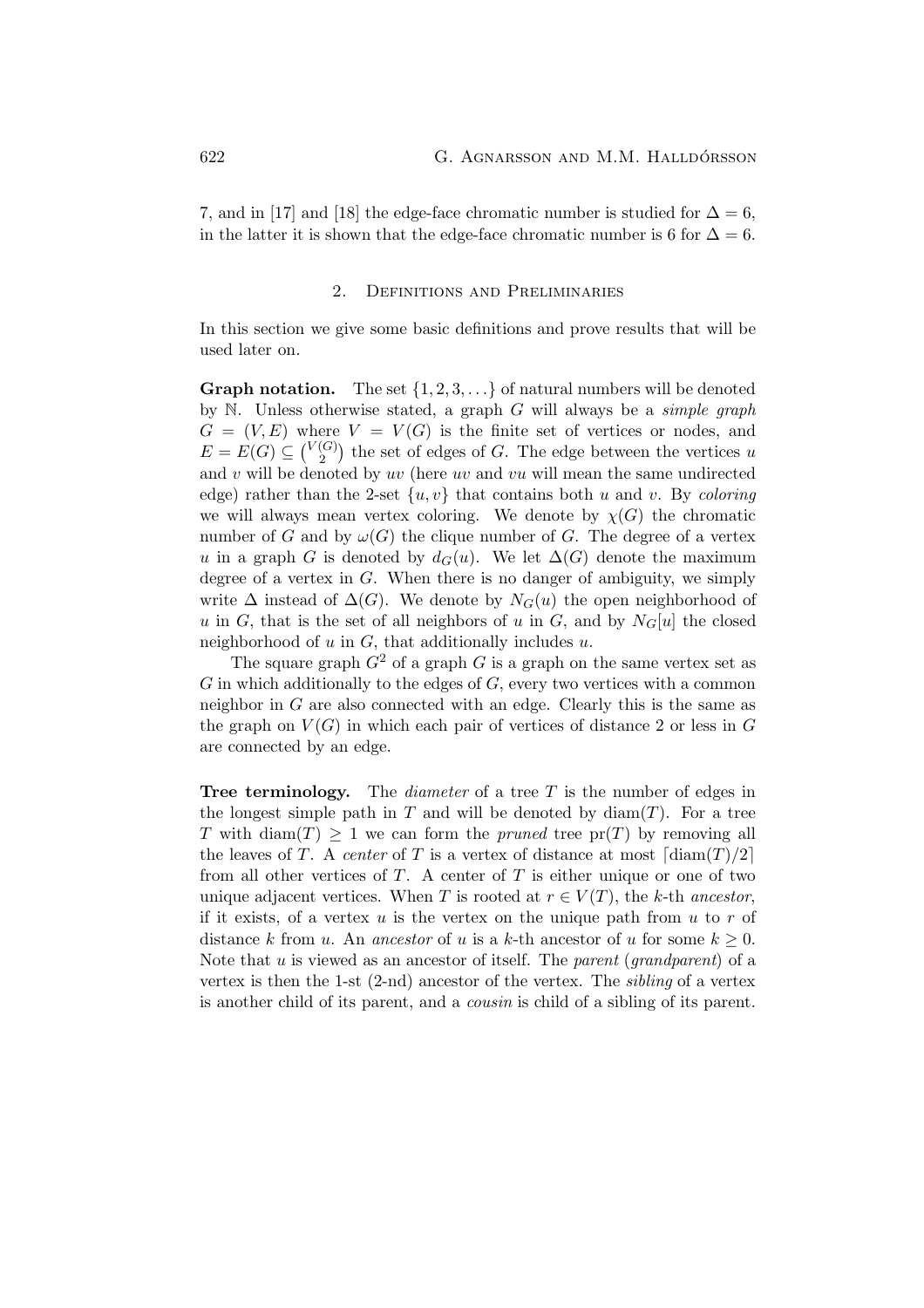The height of a rooted tree is the length of the longest path from the root to a leaf. The *height* of a vertex u in a rooted tree T is the height of the rooted subtree of  $T$  induced by all vertices with  $u$  as an ancestor.

Note that in a rooted tree  $T$ , vertices of height zero are the leaves (provided that the root is not a leaf). Vertices of height one are the parents of leaves, that is, the leaves of the pruned tree  $pr(T)$  and so on. In general, for  $k \geq 0$  let  $pr^k(T)$  be given recursively by  $pr^0(T) = T$  and  $pr^k(T) =$  $pr(pr^{k-1}(T))$ . Clearly  $V(T) \supset V(pr(T)) \supset \cdots \supset V(pr^{k}(T)) \supset \cdots$  is a strict inclusion. With this in mind we have an alternative "root-free" description of the height of vertices in a tree.

**Observation 2.1.** Let T be a tree and  $0 \le k \le \text{diam}(T)/2$ . The vertices of height k in T are precisely the leaves of  $\mathrm{pr}^k(T)$ .

**Biconnectivity.** The blocks of a graph  $G$  are the maximal biconnected subgraphs of G. A *cutvertex* is a vertex shared by two or more blocks. A leaf block is a block with only one cutvertex (or none, if the graph is already biconnected).

We first show that we can assume, without loss of generality, that  $G$  is biconnected when considering the chromatic number of  $G^2$ : let G be a graph and B the set of its blocks. In the same way that  $\chi(G) = \max_{B \in \mathcal{B}} \{\chi(B)\}\$ we have the following.

**Lemma 2.2.** For a graph G with a maximum degree  $\Delta$  and set  $\beta$  of biconnected blocks we have that  $\chi(G^2) = \max\{\max_{B \in \mathcal{B}} {\chi(B^2)}\}, \Delta + 1$ .

**Proof.** We proceed by induction on  $b = |\mathcal{B}|$ . The case  $b = 1$  is a tautology, so assume G has  $b \geq 2$  blocks and that the lemma is true for  $b-1$ . Let B be a leaf block and let  $G' = \bigcup_{B' \in \mathcal{B} \backslash \{B\}} B'$ , with  $w = V(B) \cap V(G')$ as a cutvertex. If  $\Delta'$  is the maximum degree of  $G'$ , then by induction hypothesis  $\chi(G'^2) = \max\{\max_{B' \in \mathcal{B} \setminus \{B\}} \{\chi(B'^2)\}, \Delta' + 1\}.$  Assume we have a  $\chi(G^2)$ -coloring of  $G^2$  and a  $\chi(B^2)$ -coloring of  $B^2$ , the latter given by a map  $c_B : V(B) \to \{1, \ldots, \chi(B^2)\}.$  Since w is a cutvertex we have a partition  $N_G[w] = \{w\} \cup N_B \cup N_{G'}$ , where  $N_B = N_G(w) \cap V(B)$  and  $N_{G'} =$  $N_G(w) \cap V(G')$ . In the given coloring  $c_B$  all the vertices in  $N_B$  have received distinct colors, since they all have  $w$  as a common neighbor in  $B$ . Since  $|N_G[w]| \leq \Delta + 1$  there is a permutation  $\sigma$  of  $\{1, \ldots, \max\{\chi(B^2), \Delta + 1\}\}\$ such that  $\sigma \circ i \circ c_B$  yields a new  $\chi(B^2)$ -coloring of  $B^2$  such that all vertices in  $N_G[w]$  receive distinct colors (here **i** is the inclusion map of  $\{1, \ldots, \chi(B^2)\}\$ in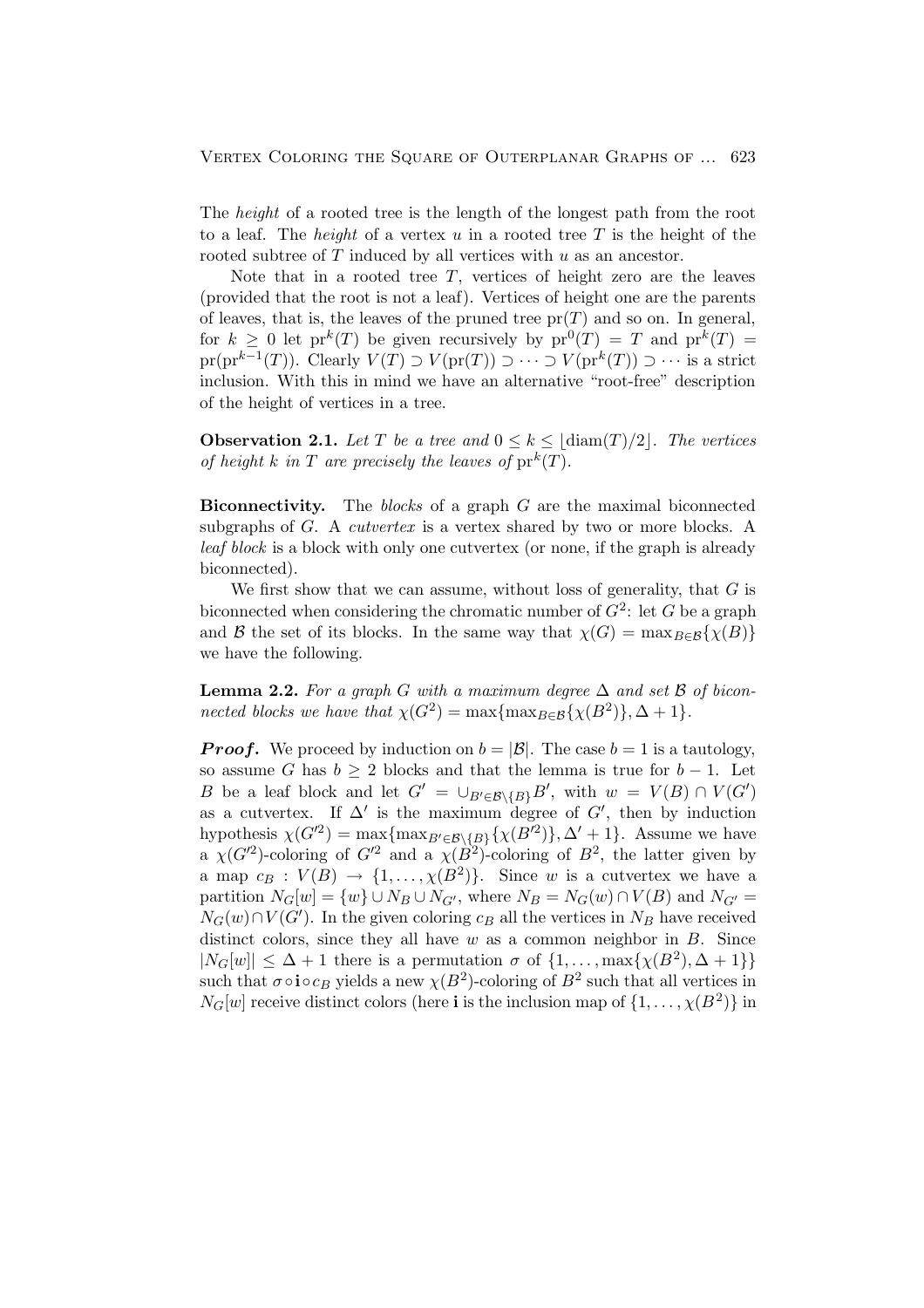$\{1,\ldots,\max\{\chi(B^2),\Delta+1\}\}\.$  This together with the given  $\chi(G'^2)$ -coloring of  $G'^2$  provides a vertex coloring of  $G^2$  using at most max $\{\max\{\chi(B^2),\chi(B^2)\}\}$  $\Delta + 1$ ,  $\chi(G^2)$   $\leq$  max $\{\max_{B \in \mathcal{B}} {\{\chi(B^2)\}}$ ,  $\Delta + 1$  colors, which completes our proof. Ē

Duals of outerplanar graphs. Recall that a graph G is outerplanar if there is an embedding of it in the Euclidean plane such that every vertex bounds the infinite face. Such an explicit embedding is called an outerplane graph. For our arguments to come we need a few properties about outerplanar graphs, the first of which is an easy exercise (See [19, p. 240]).

Claim 2.3. Every biconnected outerplanar graph has at least two vertices of degree 2.

By a  $k$ -vertex we will mean a degree-2 vertex in  $G$  with at most  $k$  neighbors in  $G^2$ .

To study the coloring of the square of an outerplanar graph  $G$ , it is useful to consider the *weak dual* of  $G$ , denoted by  $T^*(G)$  and defined in the following lemma, which is easy to prove.

**Lemma 2.4.** Let  $G$  be an outerplane graph. Let  $G^*$  be its geometrical dual and let  $u_{\infty}^* \in V(G^*)$  be the vertex corresponding to the infinite face of G. The weak dual of G is given by  $T^*(G) = G^* - u^*_{\infty}$ . The forest  $T^*(G)$  is tree if, and only if, G is biconnected.

Let  $G$  be a biconnected outerplane graph. Note that there is a surjective assignment  $u \mapsto u^*$  from the degree-2 vertices of G to the leaves  $u^*$  of  $T^*(G)$ corresponding to the bounded face containing  $u$  on its boundary. The vertex  $u^*$  of  $T^*(G)$  is then the *dual vertex* of the degree-2 vertex u of G. Similarly, for a bounded face f of G the corresponding dual vertex of  $T^*(G)$  will be denoted by  $f^*$ . In particular, if u is a degree-2 vertex on the boundary of a bounded face f of G, then  $f^* = u^*$ . We will, however, speak interchangeably of a face f and its corresponding dual vertex  $f^*$  from  $T^*(G)$  when there is no danger of ambiguity, and we will apply standard forest/tree vocabulary to faces from the tree terminology given previously when each component from  $T^*(G)$  is rooted at a center.

A *sibling* of a face f of G is a face g of G with the same parent in  $T^*(G)$ .

A k-face is a face f with k vertices and k edges. This will be denoted by  $|f| = k$ .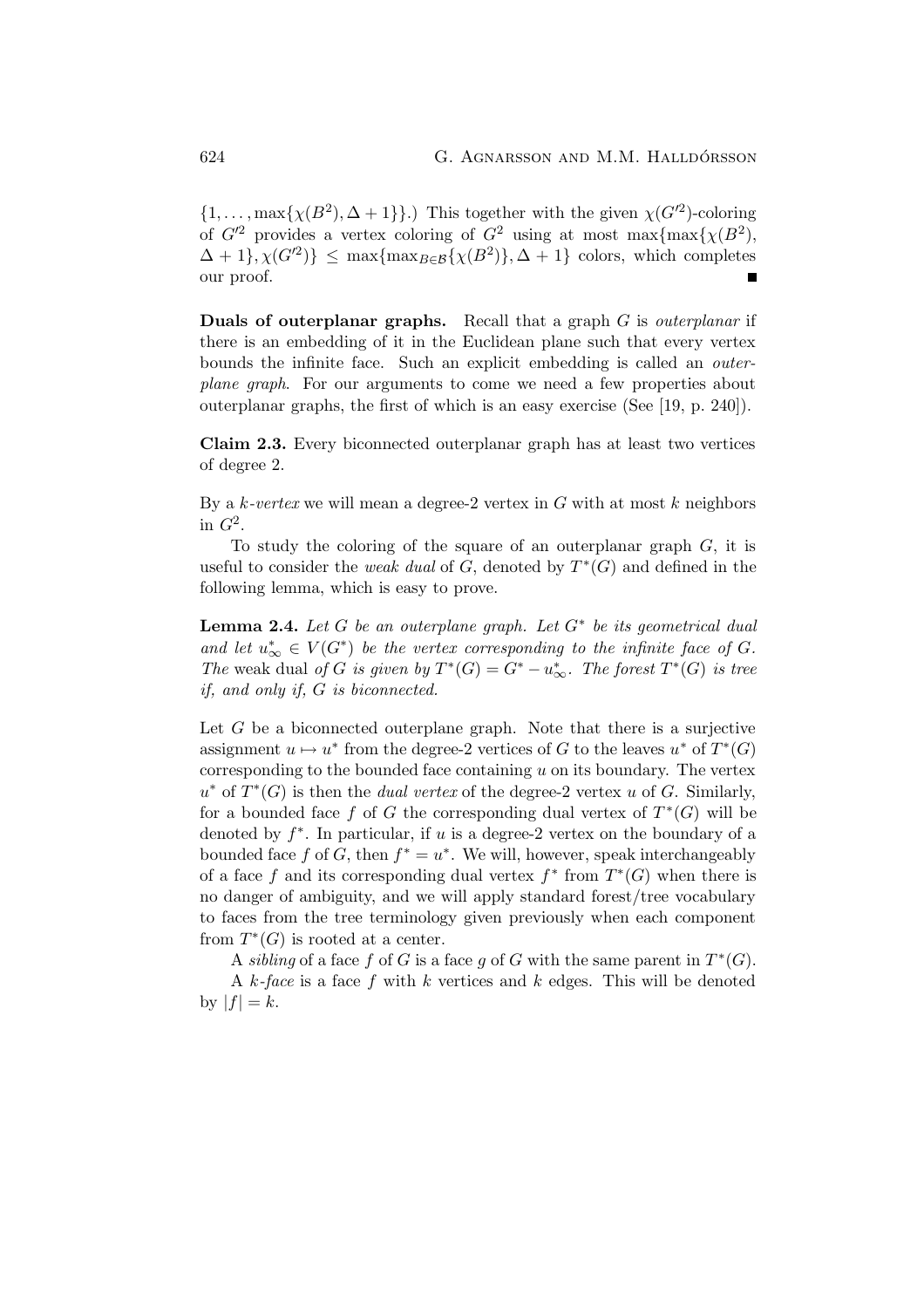**Definition 2.5.** A face f of a biconnected outerplane graph  $G$  is i-strongly simplicial, or *i*-ss for short, if either f is isolated (that is f is the only bounded face of G, or f is a leaf in  $T^*(G)$  such that either  $i = 0$ , or the parent face of f in  $T^*(G)$  is  $(i-1)$ -ss in  $pr(T^*(G))$ .

We see from Definition 2.5 that all leafs are 0-ss, while those leafs whose siblings have no children are also 1-ss, and further those leaves whose first cousins have no children are also 2-ss, and so forth.

**Convention.** For an *i*-ss face f where  $i \geq 2$ , then the parent of f is denoted by  $f'$  and the grandparent of f (i.e., the parent of  $f'$ ) will be denoted by  $f''$ .

Note. (i) If G is a biconnected outerplanar with  $\Delta = 6$ , then each 1-ss face f has a parent f and a grandparent  $f''$ .

(ii) Also, G has at least two 2-ss faces in this case.

# 3. THE CHROMATIC NUMBER WHEN  $\Delta \leq 6$

The following theorem appears in [8, 9, 10] and [11].

Theorem 3.1. If G is an outerplanar graph with maximum degree  $\Delta$ , then  $\chi(G^2) \leq \Delta + 2$  for  $\Delta \geq 3$  and  $\chi(G^2) \leq \Delta + 1$  for  $\Delta \geq 7$ .

By considering the five-cycle with one chord and the six-cycle with three chords forming and internal triangle in it, we see that the upper bound for  $\Delta = 3, 4$  respectively in the above Theorem 3.1 is optimal. The bound for  $\Delta \geq 7$  is clearly optimal since  $\chi(G^2)$  matches the clique number  $\omega(G^2)$  of  $G^2$  in that case.

Consider now the case  $\Delta = 5$ . From Theorem 3.1 we have  $\chi(G^2) \leq$  $\Delta + 2 = 7$ . We now briefly argue that this upper bound is indeed optimal (something, that to the best of the authors knowledge, is not discussed in the literature.) Let  $G_{10}$  be the graph on ten vertices given in Figure 1A. To see that  $G_{10}^2$  requires 7 colors, consider its complement graph  $G_{10}^2$  shown in Figure 1B, where we connect every pair of vertices that are not connected in  $G_{10}^2$ . Clearly,  $\chi(G_{10}^2) = 7$  if, and only if, the least number of cliques to cover  $G_{10}^2$  is seven. Each of the vertices  $u_1$ ,  $u_5$  and  $u_7$  in  $G_{10}^2$  require their own clique, while for the remaining 7 vertices, there is no 3-clique. So at least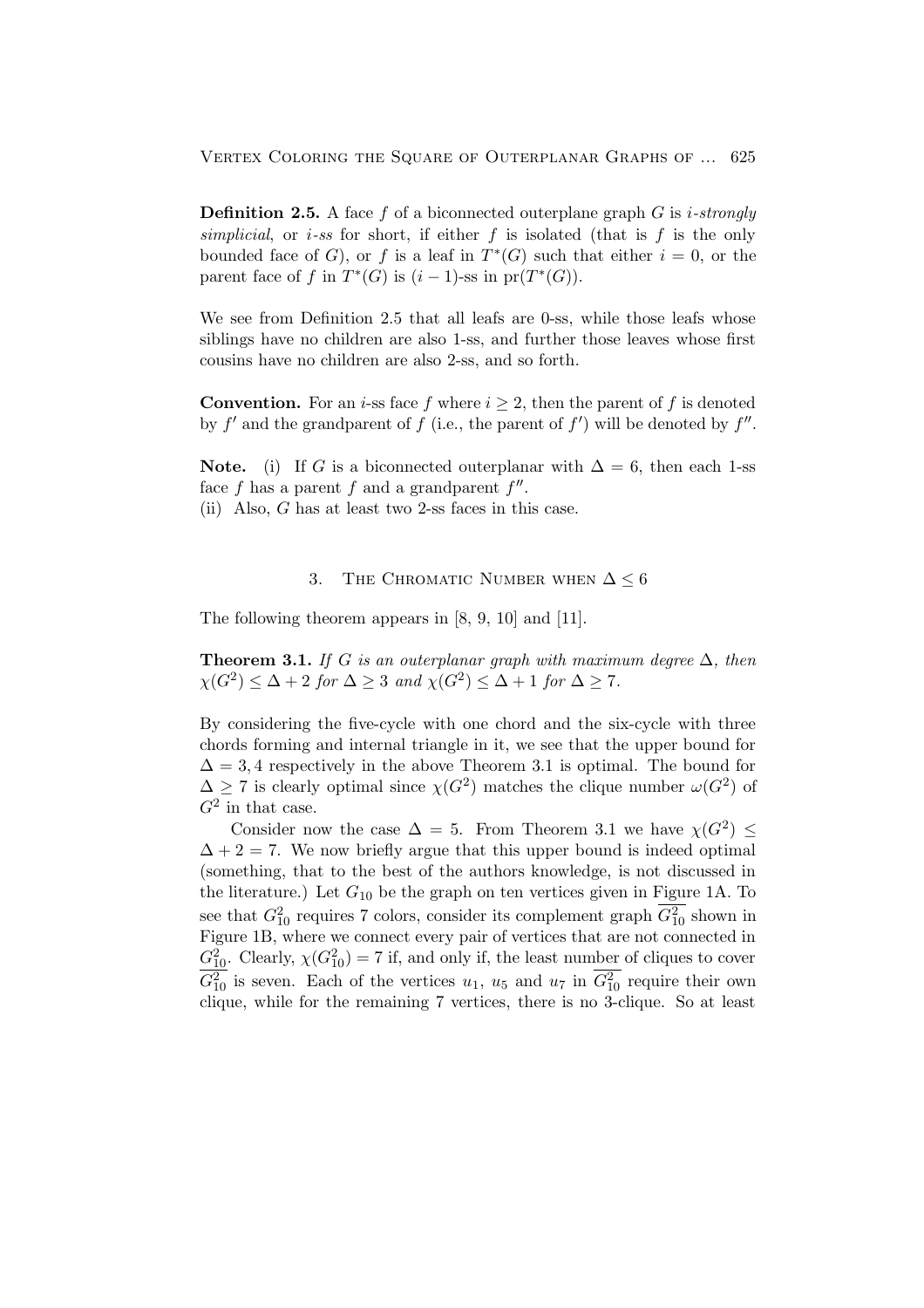$[7/2] = 4$  cliques are needed to cover these remaining 7 vertices. Hence, 7 cliques are required to cover  $G_{10}^2$ . That is, 7 colors are required to color  $G_{10}^2$ .



Figure 1. A biconnected outerplane graph G with  $\Delta = 5$  and  $\chi(G^2) = 7 = \Delta + 2$ .

We note that  $G_{10}$  has four edges with endvertices of degree 2 and 3 respectively. By fusing together two copies of  $G_{10}$  along these edges in such a way that a degree-2 vertex in one copy is identified with a degree-3 vertex in another copy, we can make an infinite family of outerplanar graphs with  $\Delta = 5$ , such that their square has chromatic number of 7. We summarize in the following.

Proposition 3.2. There are infinitely many biconnected outerplanar graphs G with maximum degree  $\Delta = 5$  such that  $\chi(G^2) = 7$ .

We now delve into the case where G is an outerplanar graph with  $\Delta = 6$ . By Theorem 3.1 we have in this case that  $7 \leq \omega(G^2) \leq \chi(G^2) \leq 8$ , so  $\chi(G^2)$  is either 7 or 8. We will show that  $\chi(G^2) = 7$  always holds here. As discussed in the introduction, unlike the cases where  $\Delta \geq 7$ , we cannot prove that G always contains a vertex of degree  $\Delta$  or less in  $G^2$ . A different approach is needed. However, there are some "local arguments" one can use. The main idea here will be based on the method of infinite decent<sup>†</sup> where we assume there is a counter example to our assertion with the smallest number of vertices. We then show that this example must have certain local

<sup>†</sup> an offshoot of the well-ordering principle devised by Fermat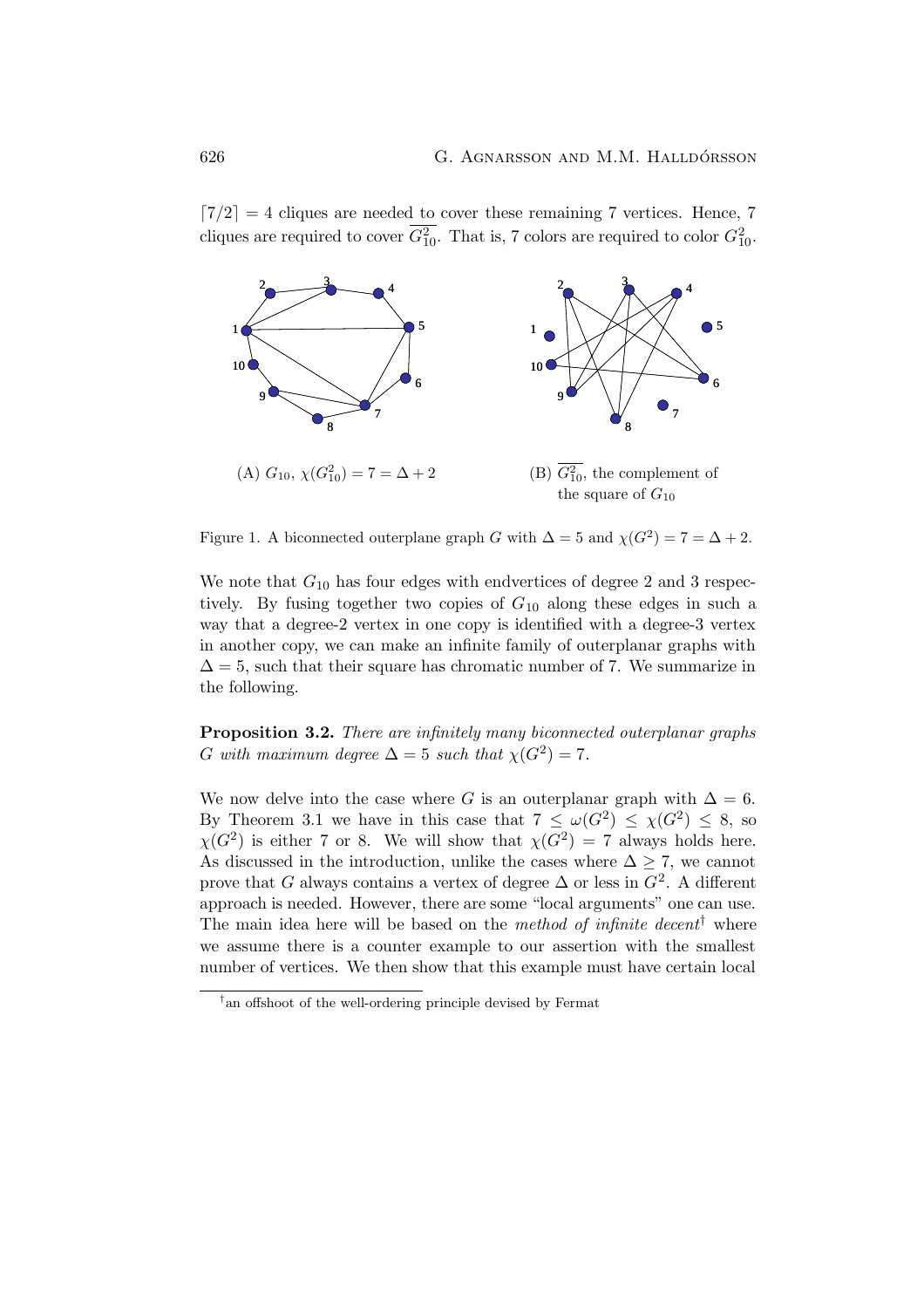properties which, together with its minimality, we can use to extend a 7 coloring of certain smaller graphs to a 7-coloring of this counter example, thereby obtaining a contradiction to the existence of such a counter example. When considering coloring the square of an outerplanar graph  $G$ , we can by Lemma 2.2 assume  $G$  to be biconnected and hence, by Lemma 2.4, its weak dual  $T^*(G)$  to be a connected tree.

Definition 3.3. A *minimal criminal* is a biconnected outerplanar graph G with maximum degree  $\Delta = 6$  and a minimum number of vertices satisfying  $\chi(G^2) = 8.$ 

First we note the following.

Lemma 3.4. A minimal criminal has no 6-vertex.

**Proof.** Assume that a minimal criminal G has a 6-vertex  $u$ . Then  $u$  has degree 2 in G and at most 6 neighbors in  $G^2$ . If v is one of the two neighbors of u in G, let  $G/uv$  be the simple contraction of G with respect to the edge uv. Here, we imagine that v has "swallowed" the vertex u and the edge uv so that v is still a vertex in the contraction  $G/uv$ . Since  $G/uv$  has one less vertex than G, is biconnected and outerplanar with maximum degree at most 6, then by minimality of G the square of  $G/uv$  can be colored by at most 7 colors. Since the distance between a pair of vertices in  $G/uv$  of two or more will remain at least that in G, we can use the coloring of  $(G/uv)^2$ to color all the vertices of  $G$  except  $u$ . Since  $u$  has at most 6 neighbors in  $G^2$ , there is at least one available color for u to complete the 7-coloring of  $G^2$ . This shows that G cannot be a minimal criminal, which contradicts our assumption.

We will now reduce our considerations to some key cases regarding the weak dual  $T^*(G)$  of our minimal criminal G. We will assume, unless otherwise stated, that G is outerplane, i.e., with a fixed embedding in the plane.

Firstly, if f is a 0-ss face (so  $f^*$  is a leaf in  $T^*(G)$ ) with  $|f| \geq 5$ , then any degree-2 vertex with both its neighbors of degree  $2 \text{ in } G$  is a 4-vertex in  $G<sup>2</sup>$  which cannot be by Lemma 3.4. Secondly, let f be a 1-ss face of G. If  $|f| = 4$ , then one of the two degree-2 vertices of f, say u, has two neighbors in  $G$ , one of degree 2 and the other of degree at most 4 in  $G$  (if  $f$ has a sibling that shares a vertex with  $f$ .) This means that  $u$  is a 5-vertex in  $G^2$ , contradicting Lemma 3.4. Thirdly, if f is a 1-ss with  $|f| = 3$  and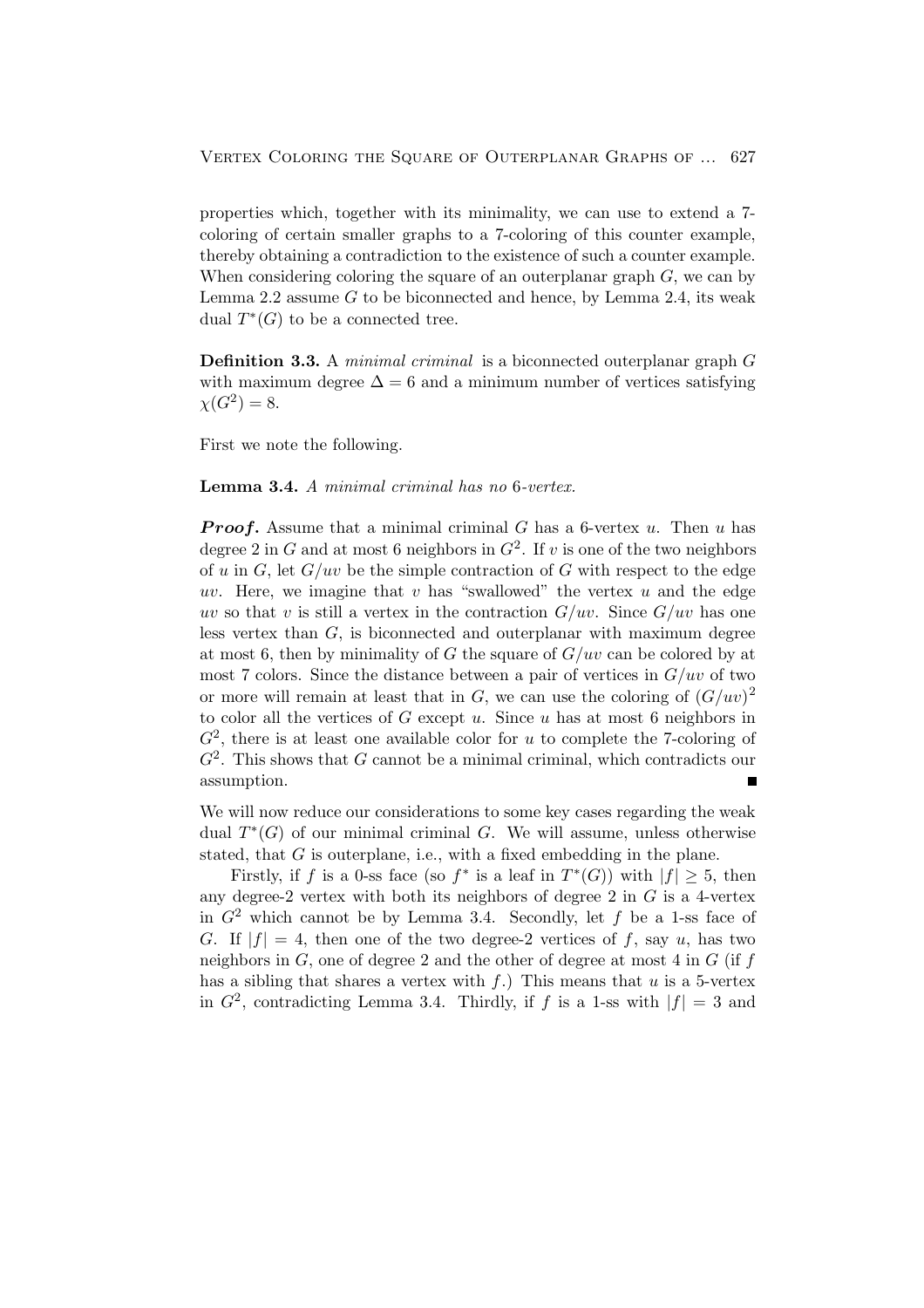has two siblings, then the unique degree-2 vertex of  $f$  is a 6-vertex, again contradicting Lemma 3.4.

We summarize in the following.

Lemma 3.5. For a minimal criminal G we have that

- 1. each 0-ss face f has  $|f| \in \{3, 4\},\$
- 2. each 1-ss face f has  $|f| = 3$ ,
- 3. each 1-ss face f has at most one sibling in  $T^*(G)$ .

In general, we say that a biconnected outerplanar G is 3-restricted if it satisfies the above three conditions.

If G is 3-restricted, then we have in general the following for the parent  $f'$ of a 1-ss face  $f$  in  $T^*(G)$ .

**Lemma 3.6.** If f is a 1-ss face of a 3-restricted G with  $\Delta = 6$  and  $|f'| \ge 5$ , then either  $f$  or its parent  $f'$  contains a 6-vertex.

**Proof.** Note that  $f'$  (that is to say  $f'^{*}$ ) is a leaf in the pruned tree pr( $T^*(G)$ ). Let f' be bounded by the vertices  $v_0, \ldots, v_\alpha$  with  $\alpha \geq 4$  and where  $v_0v_\alpha$  is the edge in G that bounds the grandparent  $f''$  (that is to say, is dual to the edge in  $T^*(G)$  incident to  $f'^*$ ). If  $v_i$  and  $v_{i+1}$  are on the boundary of either f or its unique sibling  $g$  (in the case that f has a sibling g) for some  $i \in \{1, \ldots, \alpha - 2\}$ , then the degree-2 vertex on either f or g has degree at most five in  $G^2$ . Otherwise, all the  $\alpha - 2 \geq 2$  edges  $v_1v_2, \ldots, v_{\alpha-2}v_{\alpha-1}$  bound the infinite face of G, in which case the  $\alpha - 3 \geq 1$ vertices,  $v_2, \ldots, v_{\alpha-2}$ , are all degree-2 vertices with at most six neighbors in  $G^2$  (exactly six only if  $\alpha = 5$ ,  $v_0v_1$  bounds f and  $v_{\alpha-1}v_{\alpha}$  bounds its sibling  $q$ .) This completes the proof.

As a result, for every 1-ss face f in a minimal criminal, we have  $|f'| \in \{3, 4\}$ for its parent  $f'$ .

Consider now a 3-restricted  $G$  and a 1-ss face  $f$  of  $G$  where  $f'$  is bounded by four vertices  $v_0, v_1, v_2, v_3$  and the edge  $v_0v_3$  bounds  $f''$  as well. Assume f is bounded by  $u, v_1, v_2$ . Whether or not f has a unique sibling in  $T^*(G)$ , the degree-2 vertex u has at most 5 neighbors in  $G^2$ . Hence, if G is a minimal criminal, then  $v_1v_2$  must bound the infinite face of G.

To make further restrictions, assume that  $G$  is 3-restricted and is induced by the cycle  $C_n$  on the vertices  $\{u_1, \ldots, u_n\}$  in clockwise order. If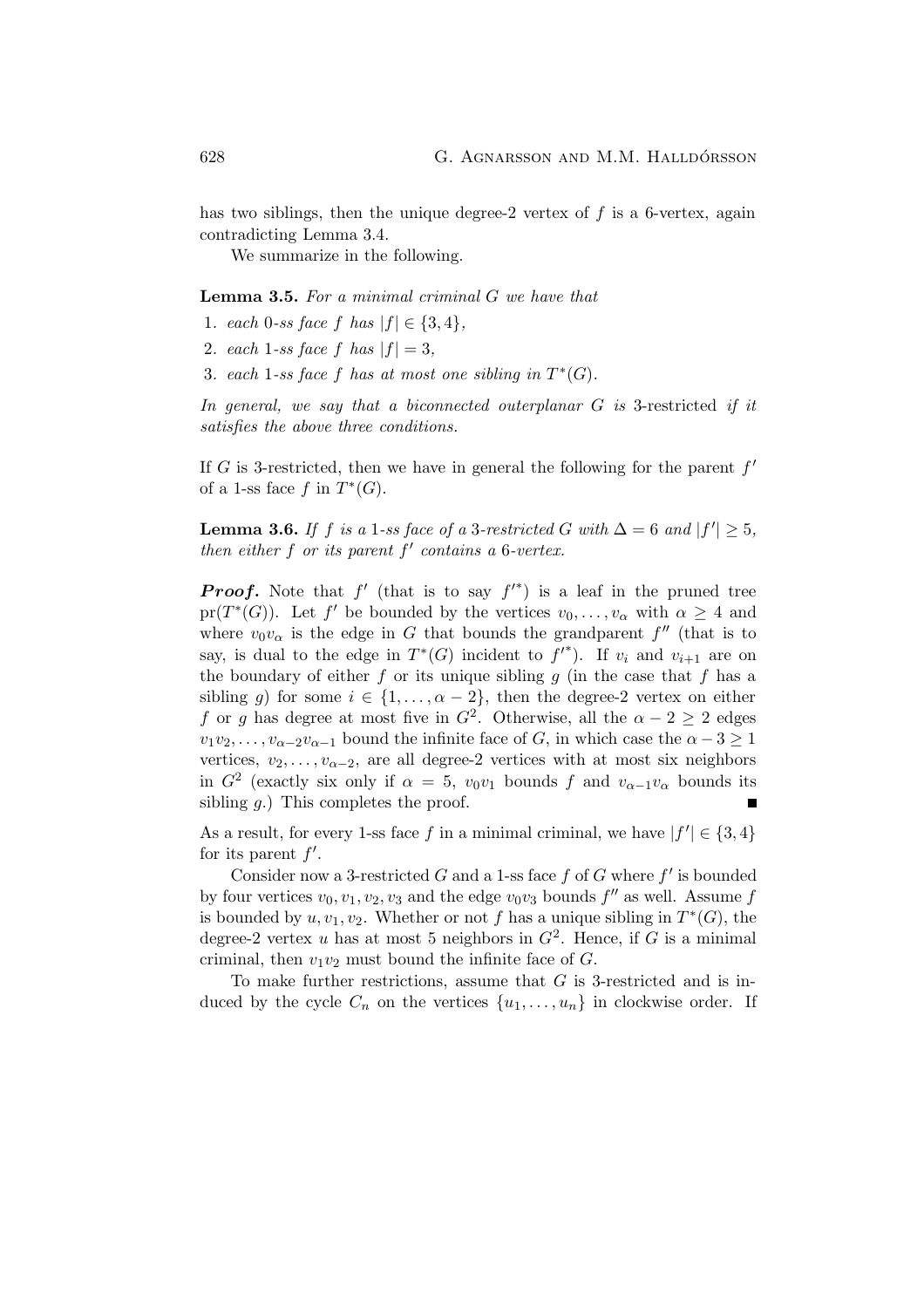$d_G(u_3) = 4$  and  $u_3$  is adjacent to both  $u_1$  and  $u_5$  in G, then for any coloring of the square  $G^2$  the vertices  $u_1, \ldots, u_5$  must all receive distinct colors, say 1,..., 5 respectively, since  $N_G[u_3] = \{u_1, \ldots, u_5\}$  induces a clique in  $G^2$ . Consider the outerplanar graph  $G'$  obtained by first removing both the edges  $u_3u_4$  and  $u_3u_5$  and then connecting a new vertex  $u'_3$  to each of the vertices  $u_3, u_4$  and  $u_5$ . In this way G becomes the contraction of  $G'$ , namely  $G = G'/u_3u'_3$ . Note that if G has a maximum degree of  $\Delta = 6$ , then so does  $G'$ . In addition, given the mentioned coloring of  $G^2$  where  $u_i$  has color i for  $1 \leq i \leq 5$ , then we can obtain a coloring of  $G'^2$  by retaining the colors of  $u_i$  from  $G^2$  for all  $i \notin \{2,3,4\}$ , and then assigning colors 3, 2, 4, 3 to the vertices  $u_2, u_3, u'_3, u_4$  respectively. In particular, the graph  $G'$  obtained from  $G$  in the mentioned fashion cannot be a minimal criminal. We summarize our findings in the following.

**Claim 3.7.** Let G be 3-restricted and f a 1-ss face of G where its parent  $f'$ is bounded by the vertices  $v_0, v_1, v_2, v_3$  and  $v_0v_3$  bounds  $f''$  as well.

- 1. If G is a minimal criminal, then  $v_1v_2$  must bound the infinite face.
- 2. If  $v_0v_1$  bounds f and  $v_2v_3$  bounds its sibling g, then G is not a minimal criminal.

This yields further restrictions on the 1-ss face  $f$  and its parent  $f'$  of a minimal criminal G.

**Theorem 3.8.** Let  $G$  be a minimal criminal and  $f$  a 1-ss face of  $G$  with a parent  $f'$  and grandparent  $f''$ .

- 1. If f has no sibling, then  $|f'| = 4$  and all the faces f, f' and f" have exactly one vertex in common on their boundaries.
- 2. If f has one sibling g, then  $|f'| = 3$  and hence all the faces f, g and f' are bounded by exactly three vertices and edges.

**Proof.** Since G is a minimal criminal then G is 3-restricted and  $|f'| \in$  $\{3, 4\}$ . If f has no sibling and  $|f'| = 3$  then the degree-2 vertex bounding f has  $\leq 6$  neighbors in  $G^2$ , a contradiction.

If f has no sibling and  $|f'| = 4$ , assume f' is bounded by four vertices  $v_0, v_1, v_2, v_3$  where  $v_0v_3$  bounds  $f''$  as well. By Claim 3.7 the edge  $v_1v_2$  must bound the infinite face. Therefore, either  $v_0v_1$  or  $v_2v_3$  bounds f and hence the faces f,  $f'$  and  $f''$  all share a common vertex, namely  $v_0$  or  $v_3$ .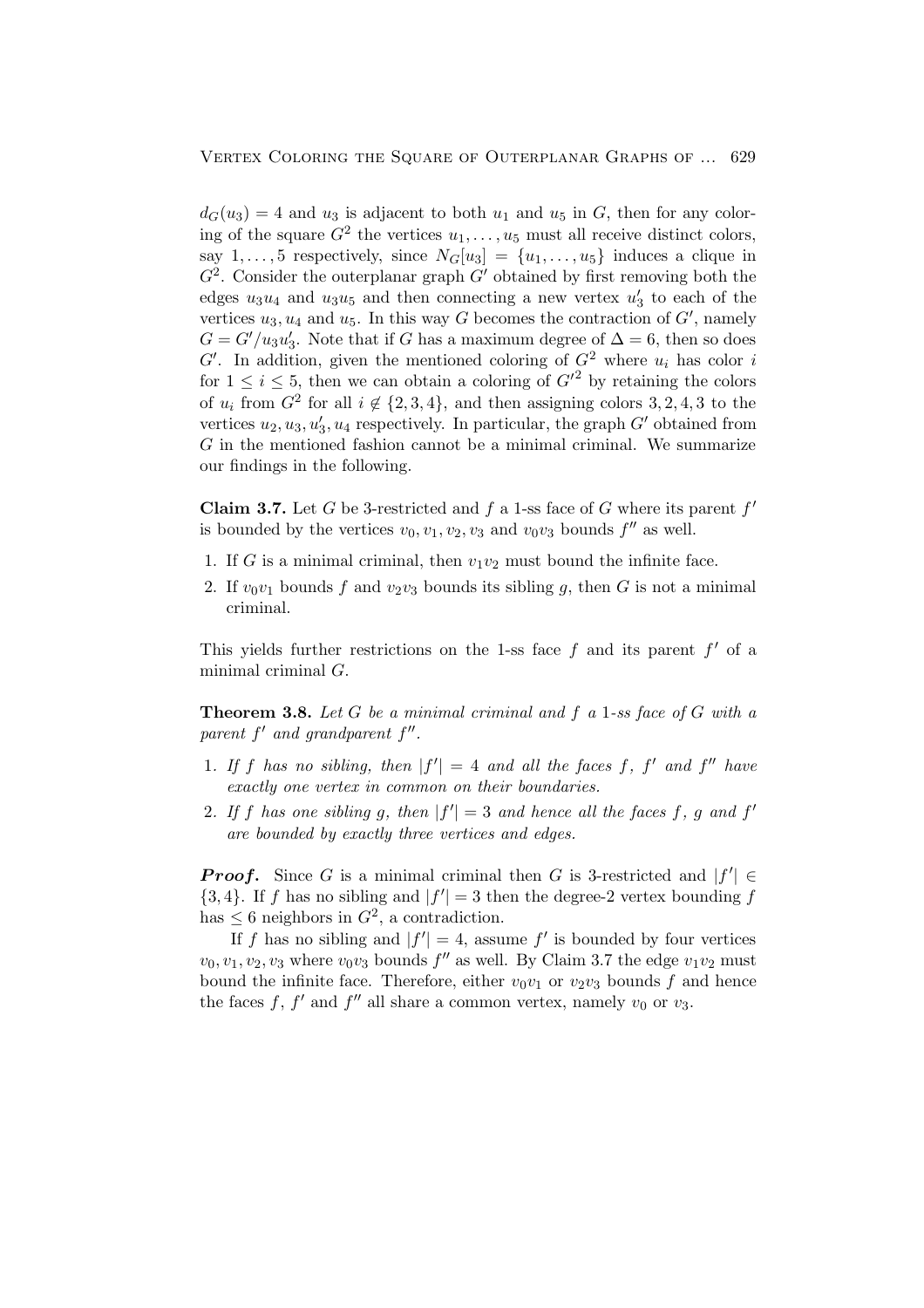If f has one sibling g, and  $|f'| = 4$ , assume again f' is bounded by four vertices  $v_0, v_1, v_2, v_3$  where  $v_0v_3$  bounds  $f''$  as well. Since  $v_1v_2$  bounds the infinite face, then it bounds neither  $f$  nor  $g$ . By symmetry we may assume g to be to the right of f in the plane embedding of  $G$ . In that case we have that  $v_0v_1$  bounds f, the edge  $v_2v_3$  bounds g and  $v_1v_2$  bounds the infinite face of G, contradicting Claim 3.7.

What Theorem 3.8 implies, in particular, is that in a minimal criminal  $G$ , each configuration  $C(f, f')$  of a 1-ss face f and its parent f' is itself induced by a 5-cycle on the vertices  $v_1, v_2, v_3, v_4, v_5$  in a clockwise order, and is of one of the following three types (if  $f$  has a sibling  $g$ , then it is unique and we may assume g to be to the right of f in the planar embedding of  $T^*(G)$ when viewed from  $f'$ :

- (a)  $C(f, f')$  is the 5-cycle on  $\{v_1, v_2, v_3, v_4, v_5\}$  in which  $v_3$  is connected to  $v_1$ . Here f is bounded by  $\{v_1, v_2, v_3\}$  and f' is bounded by  $\{v_1, v_3, v_4, v_5\}$ .
- (b)  $C(f, f')$  is the 5-cycle on  $\{v_1, v_2, v_3, v_4, v_5\}$  in which  $v_3$  is connected to  $v_5$ . Here f is bounded by  $\{v_3, v_4, v_5\}$  and f' is bounded by  $\{v_1, v_2, v_3, v_5\}$ .
- (c)  $C(f, f')$  is the 5-cycle on  $\{v_1, v_2, v_3, v_4, v_5\}$  in which  $v_3$  is connected to both  $v_1$  and  $v_5$ . Here f is bounded by  $\{v_1, v_2, v_3\}$ , the face g is bounded by  $\{v_3, v_4, v_5\}$  and  $f'$  is bounded by  $\{v_1, v_3, v_5\}.$

Here, for all the three types of configurations, it is assumed that the edge  $v_1v_5$  bounds the faces  $f'$  and  $f''$ .

Remarks. Note that plane configurations (a) and (b) are mirror images of each other. Also, note that in all configurations, all the edges  $v_i v_{i+1}$  where  $1 \leq i \leq 4$  of the 5-cycle that induces  $C(f, f')$ , except one edge  $v_1v_5$ , bound the infinite face of G.

**Definition 3.9.** Let G be 3-restricted with  $\Delta = 6$ . If for each 1-ss face f of G the configuration cycle  $C(f, f')$  of f and its parent f' is of type (a), (b) or (c) from above, then  $G$  is *fully restricted*. Hence, a minimal criminal is always fully restricted.

Let G be a biconnected outerplanar graph induced by the cycle  $C_n$  on the vertices  $\{u_1, \ldots, u_n\}$  in clockwise order. Assume that  $d_G(u_4) = 6$  and that  $u_4$  is adjacent to  $u_1, u_2, u_3, u_5, u_6$  and  $u_7$ .

From G we construct four other outerplanar graphs  $\tilde{G}$ ,  $G'$ ,  $G''$  and  $G'''$ in the following way: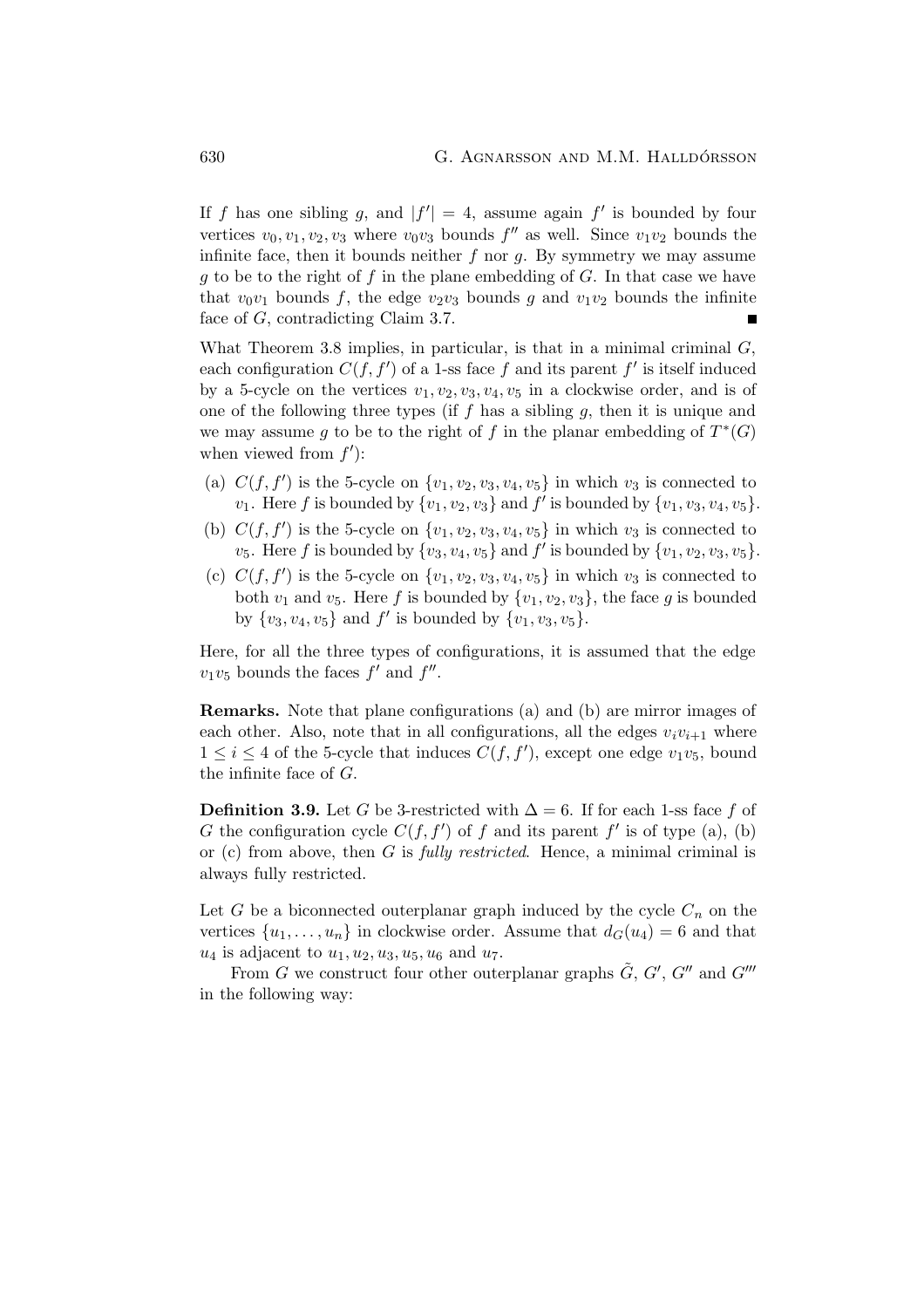- 1. Let  $\tilde{G}$  be obtained by replacing the edge  $u_1u_2$  by the 2-path  $(u_1, x, u_2)$ .
- 2. Let G' be obtained from G by replacing the edges  $u_1u_2$  and  $u_6u_7$  by the 2-paths  $(u_1, x, u_2)$  and  $(u_6, y, u_7)$  respectively.
- 3. Let  $G''$  be obtained from G by replacing the edge  $u_1u_2$  by the 2-path  $(u_1, x, u_2)$  and connecting the additional vertex y to both  $u_6$  and  $u_7$ .
- 4. Let  $G^{\prime\prime\prime}$  be obtained from G by connecting the additional vertex x to both  $u_1$  and  $u_2$  and the additional vertex y to  $u_6$  and  $u_7$ .

Note that G is a contraction of each of the graphs  $\tilde{G}$ ,  $G'$ ,  $G''$  and  $G'''$ , namely

$$
\tilde{G}/u_1x = (G'/u_1x)/u_6y = (G''/u_1x)/u_6y = (G'''/u_1x)/u_6y = G.
$$

**Lemma 3.10.** A 7-coloring of  $G^2$  can be extended to a 7-coloring of  $\tilde{G}^2$ .

**Proof.** Since  $N_G[u_4] = \{u_1, u_2, u_3, u_4, u_5, u_6, u_7\}$  induces a clique in  $G^2$ , we may assume  $u_i$  to have color i for  $1 \leq i \leq 7$  in the 7-coloring of  $G^2$ . To obtain a 7-coloring of  $\tilde{G}^2$  we retain the colors of  $u_i$  from  $G^2$  for all  $i \notin \{2,3,5\}$  and then assign colors 2, 3, 5, 2 to vertices  $x, u_2, u_3, u_5$  respectively (note that we do not need to know the colors of all the neighbors of neither  $u_1$  nor  $u_7$  in the given 7-coloring of  $G^2$ ).

**Definition 3.11.** Let G be a biconnected outerplanar graph with  $\Delta = 6$ . For a legitimate partial vertex coloring of  $G<sup>2</sup>$  we call a vertex u c-simplicial if all the colored neighbors of u in  $G<sup>2</sup>$  have combined at most 6 colors.

Clearly every 6-vertex of  $G^2$  is c-simplicial with respect to any partial coloring of  $G^2$ . Also, note that  $\tilde{G}$  from above cannot be a minimal criminal, since  $u_5$  is a 6-vertex and hence always c-simplicial; if we have a 7-coloring of  $(\tilde{G} - u_5)^2$  then we can extend it to a 7-coloring of  $\tilde{G}^2$ .

Our next theorem will provide our main tool for this section.

**Theorem 3.12.** If G and the constructed graphs  $G'$ ,  $G''$  and  $G'''$  are as defined above, then none of the graphs  $G'$ ,  $G''$  or  $G'''$  are minimal criminals.

**Proof.** If G' is a minimal criminal, then by definition  $G^2$  has a legitimate 7-coloring. Again, we may assume  $u_i$  to have color i for  $1 \leq i \leq 7$ . By retaining the colors of  $u_i$  from  $G^2$  for  $i \notin \{2,3,5,6\}$  and then assigning colors 2, 3, 6, 2, 5, 6 to the vertices  $x, u_2, u_3, u_5, u_6, y$  respectively, we obtain a legitimate 7-coloring of  $G'^2$ . Hence,  $G'$  cannot be a minimal criminal.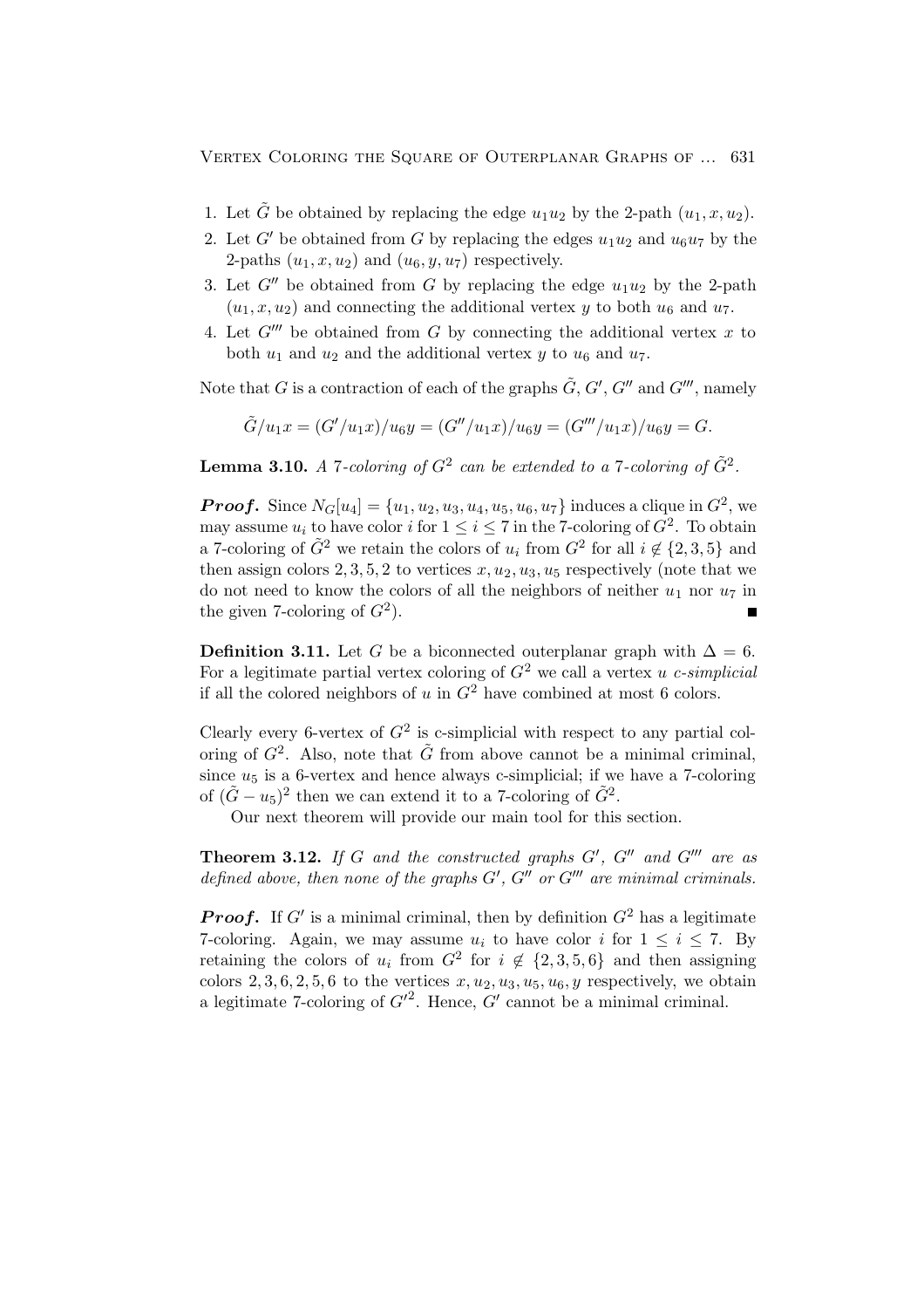If  $G''$  is a minimal criminal, then  $G^2$  has a legitimate 7-coloring. We can assume  $u_i$  to have color i for  $1 \leq i \leq 7$ . By Lemma 3.10 we obtain a 7coloring of  $\tilde{G}^2$ , as given in its proof. If y is c-simplicial (with respect to this mentioned 7-coloring of  $G^2$ ) then we can obtain a 7-coloring of  $G''^2$ . Therefore  $y$  cannot be c-simplicial in this case. This means the neighbors of  $u_7$  among  $V(G) \setminus \{u_2, \ldots, u_6\}$  have the colors 1, 3 and 5 precisely, since  $d_G(u_7) = 5$  and  $d_{G''}(u_7) = 6$ . In this case assign the colors 2, 5, 6, 3, 2, 6 to the vertices  $x, u_2, u_3, u_5, u_6, y$ . This is a legitimate 7-coloring of  $G''^2$  and hence  $G''$  cannot be a minimal criminal.

If  $G'''$  is a minimal criminal, then  $G^2 = (G''' - \{x, y\})^2$  has a legitimate 7-coloring. We can assume  $u_i$  to have color i for  $1 \leq i \leq 7$ . If both x and y are c-simplicial, then we can extend the given coloring of  $G^2$  to that of  $G'''^2$ , since x and y are of distance 3 or more from each other in  $G'''$ . If neither x nor y are c-simplicial, then we must have that the neighbors of  $u_1$  among  $V(G) \setminus \{u_2, \ldots, u_6\}$  have the colors 5,6 and 7 precisely, and the neighbors of  $u_7$  among  $V(G) \setminus \{u_2, \ldots, u_6\}$  have the colors 1, 2 and 3 precisely. In this case we assign the colors  $2, 3, 6, 2, 5, 6$  to the vertices  $x, u_2, u_3, u_5, u_6, y$ respectively (as in the case with  $G'$ ) and obtain a legitimate 7-coloring of  $G^{\prime\prime\prime\prime}^2$ . We consider lastly the case where one of x and y is c-simplicial and the other is not. By symmetry, it suffices to consider the case where  $x$  is c-simplicial and  $y$  is not. The fact that  $x$  is c-simplicial means that it can be assigned a color that must be from  $\{5, 6, 7\}$  and thereby obtain a 7-coloring of  $(G''' - y)^2$ . Since y is not c-simplicial means that the neighbors of  $u_7$ among  $V(G) \setminus \{u_2, \ldots, u_6\}$  have the colors 1, 2 and 3 precisely. We now consider the following three cases:

x HAS COLOR 5: In this case assign the colors  $2, 5, 3, 2, 6, 5$  to the vertices  $x, u_2, u_3, u_5, u_6, y$ , thereby obtaining a legitimate 7-coloring of  $G^{III}$ .

x HAS COLOR 6: In this case assign the colors  $2, 6, 3, 2, 5, 6$  to the vertices  $x, u_2, u_3, u_5, u_6, y$ , thereby obtaining a legitimate 7-coloring of  $G''^{2}$ .

x HAS COLOR 7: Here  $u_1$  and  $u_7$  cannot be connected since both x and  $u_7$  have color 7. In this case assign the colors  $7, 2, 5, 3, 6, 5$  to the vertices  $x, u_2, u_3, u_5, u_6, y$ , thereby obtaining a legitimate 7-coloring of  $G^{III}$ <sup>2</sup>.

This shows that  $G^{\prime\prime\prime}$  cannot be a minimal criminal. This completes our proof.

Remark. To test the legitimacy of the extended colorings we note first of all that the vertices  $u_1, u_4$  and  $u_7$  always keep their color from the one provided by  $G^2$ . In addition, the colors of the neighbors of  $u_1$  among  $\{u_1, \ldots, u_7\}$ are the same, unless  $x$  is not c-simplicial, which gives concrete information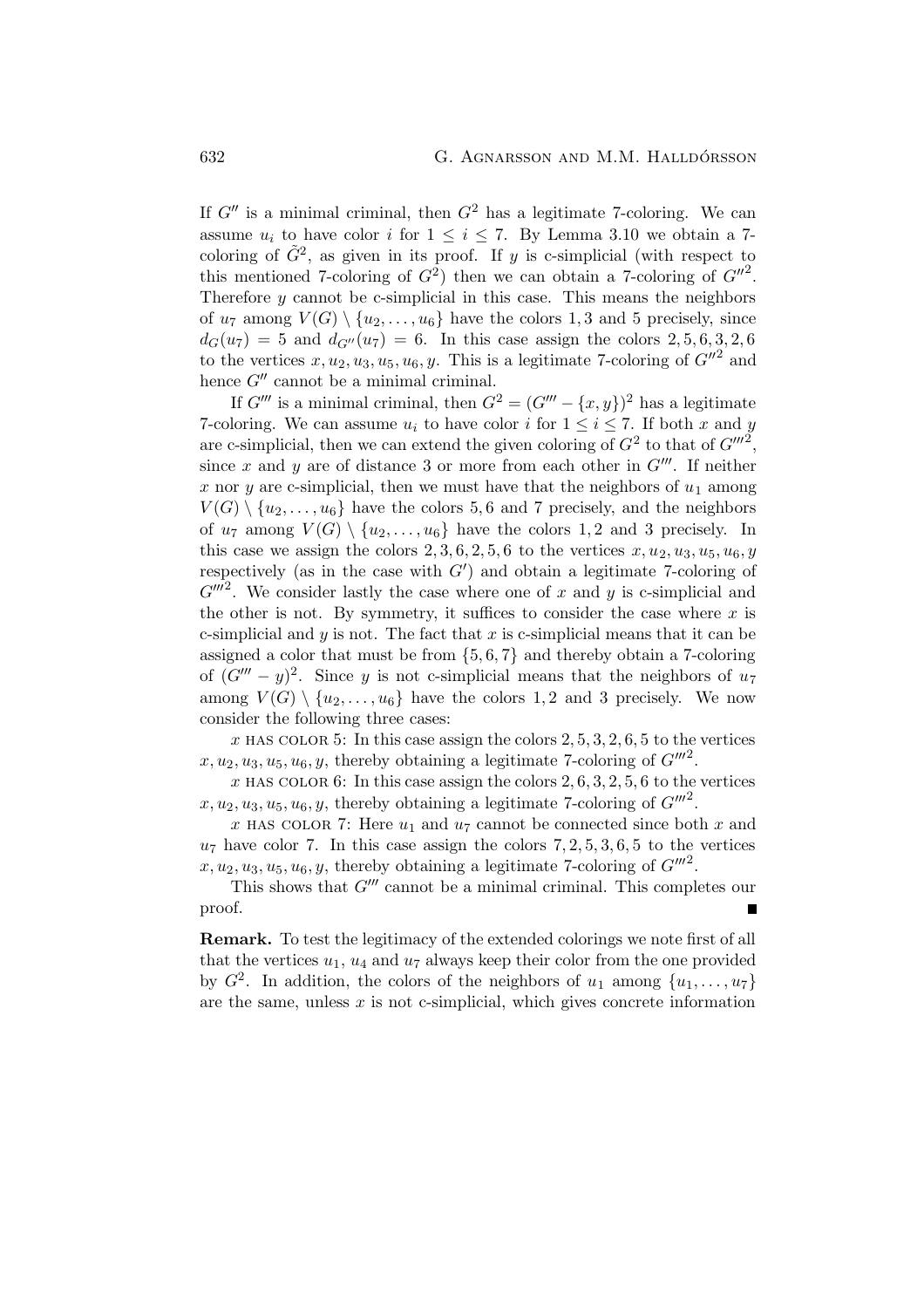about the colors of the other neighbors of  $u_1$ . Similarly the colors of the neighbors of  $u_7$  among  $\{u_1, \ldots, u_7\}$  are the same, unless (as for x) y is not c-simplicial, which again gives concrete information about the colors of the remaining neighbors of  $u_7$ .

We are now ready for the proof of the following main result of this section.

Theorem 3.13. There is no minimal criminal; every biconnected outerplanar graph G with  $\Delta = 6$  has  $\chi(G^2) = 7$ .

**Proof.** We will show that a minimal criminal must have the form of one of the graphs  $G'$ ,  $G''$  or  $G'''$ , thereby obtaining a contradiction by Theorem 3.12.

Assume  $G$  is a minimal criminal, which must therefore be fully restricted. Sinc e  $\Delta = 6$ , each 1-ss face f of G has a parent f' and a grandparent  $f''$  in  $T^*(G)$ . Assume now f is a 2-ss face of G. In this case  $f''$ (that is  $f''^*$ ) is a leaf in  $pr^2(T^*(G))$  or a single vertex. Since G is fully restricted, the configuration  $C(f, f')$  in G is induced by a 5-cycle on vertices  ${v_1, v_2, v_3, v_4, v_5}$  in clockwise order and is of type (a), (b) or (c) mentioned earlier. Assume  $f''$  is bounded by  $u_1, \ldots, u_m$  where  $m \geq 3$ . If  $f''$  is not a single vertex but a leaf in  $pr^2(T^*(G))$ , then let the edge  $u_mu_1$  of G be the dual edge of the unique edge with  $f''^*$  as an endvertex in  $pr^2(T^*(G))$ . In any case (whether  $f^{\overline{F}}$  is a leaf or a single vertex in  $pr^2(T^*(G)))$  at least one of the edges  $u_1u_2, \ldots, u_{m-1}u_m$  must be identified with an edge  $v_1v_5$  of a configuration  $C(f, f')$  of type (a), (b) or (c).

We now argue that *every* edge  $u_1u_2, \ldots, u_{m-1}u_m$  bounds a configuration  $C(f, f')$  of the type (a), (b) or (c). That is, for each  $i \in \{1, \ldots, m-1\}$ the edge  $u_i u_{i+1}$  is identified with the edge  $v_1 v_5$  that defines a  $C(f, f')$  configuration (i.e.,  $v_1 = u_i$  and  $v_5 = u_{i+1}$ ). If there is an edge  $u_i u_{i+1}$  bounding either the infinite face or a leaf face of  $G$ , then there is such an edge adjacent to another such edge that bounds a  $C(f, f')$  configuration. In that case one of the degree-2 vertices  $v_2$  or  $v_4$  of this  $C(f, f')$  configuration is a 6-vertex in G, contradicting Lemma 3.4. Hence, each edge  $u_1u_2, \ldots, u_{m-1}u_m$  bounds a parent  $f'$  with a child f, which must be a  $C(f, f')$  configuration since G is fully restricted.

Consider now the vertex  $u_2$ . Since both the edges  $u_1u_2$  and  $u_2u_3$  are identified with edges  $v_1v_5$  of configurations  $C(f, f')$  each of type (a), (b) or (c), then we must have  $d_G(u_2) \in \{4, 5, 6\}$ . We now discuss each of these cases. In what follows "Case  $(x, y)$ " will mean that configuration  $C(f, f')$  of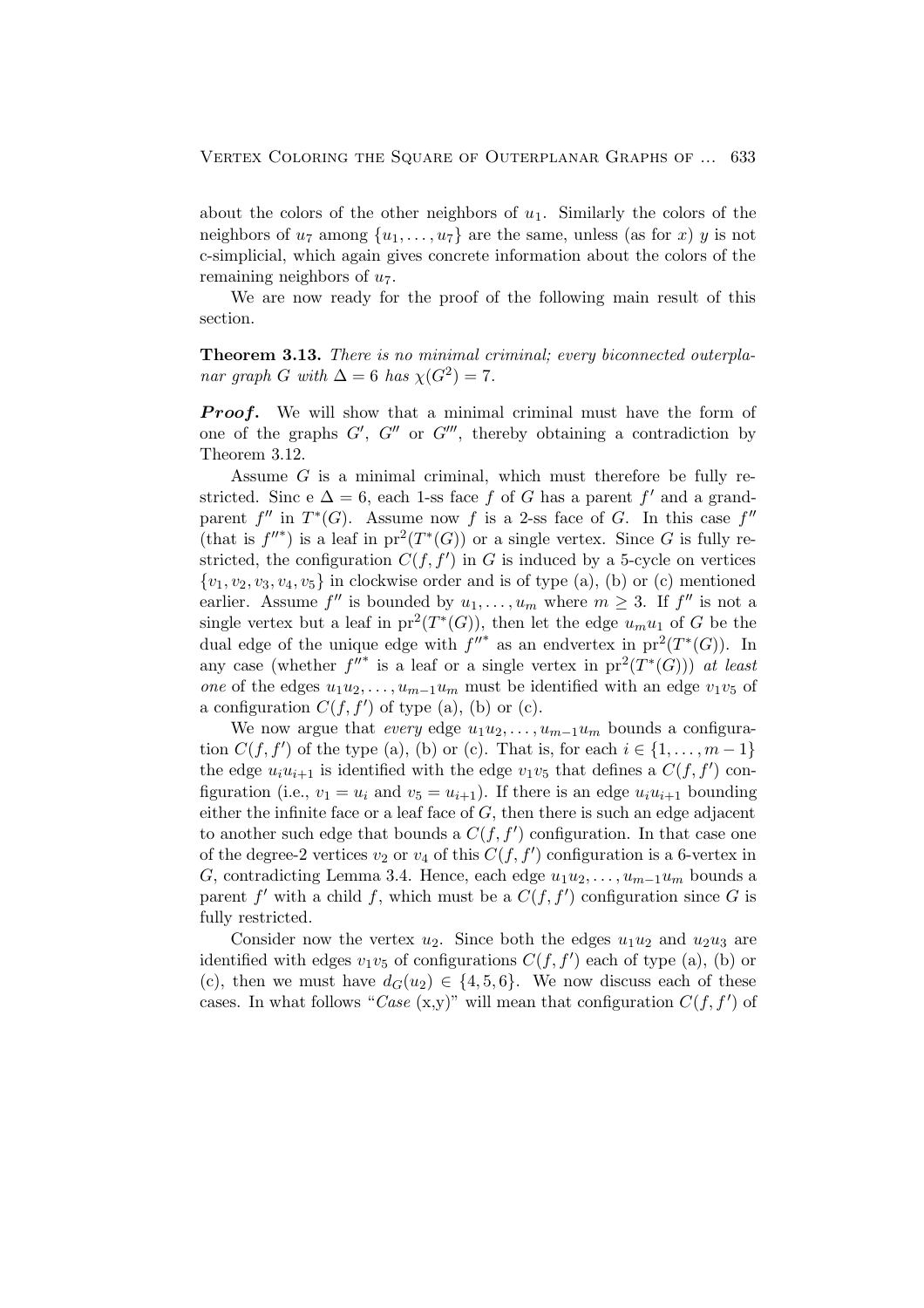type (x) is to the left of  $u_2$  and configuration  $C(f, f')$  of type (y) is to the right of  $u_2$ .

 $d_G(u_2) = 4$ : Here we must have *Case* (a,b), in which case both degree-2 vertices adjacent to  $u_2$  are 6-vertices in  $G$ , contradicting Lemma 3.4.

 $d_G(u_2) = 5$ : Here we must have one of the cases Case (a,a), Case (a,c), Case  $(b,b)$  or Case  $(c,b)$ . In each of these four cases the unique degree-2 neighbor of  $u_2$  that bounds a triangular face f is indeed a 6-vertex of G, contradicting Lemma 3.4.

 $d_G(u_2) = 6$ : Here we must have one of the cases *Case* (b,a), *Case* (b,c), Case  $(c,a)$  or Case  $(c,c)$ . We dispatch each of them as follows.

Case (b,a). Here G is of type G' as stated in Theorem 3.12 (with  $u_2$ ) here in the role of  $u_4$  mentioned there), and therefore cannot be a minimal criminal.

Case (b,c). Here G is of type  $G''$  as stated in Theorem 3.12, and therefore cannot be a minimal criminal.

Case (c,a). Here G is a mirror image of a type  $G''$  (previous case) as stated in Theorem 3.12, and therefore cannot be a minimal criminal.

Case (c,c). Here G is of type  $G'''$  as stated in Theorem 3.12, and therefore cannot be a minimal criminal.

This concludes the proof, that there is no minimal criminal. Hence the square of each biconnected outerplanar graph with  $\Delta = 6$  is 7-colorable.  $\blacksquare$ 

By Theorem 3.13 and Lemma 2.2 we have the following corollary.

Corollary 3.14. For every outerplanar graph G with  $\Delta = 6$  we have  $\chi(G^2) = 7.$ 

#### Acknowledgments

The authors are grateful to Steve Hedetniemi for his interest in this problem and for suggesting the writing of this article. Also, thanks to Jim Lawrence for helpful comments on the abstract and the introduction to this article.

## **REFERENCES**

[1] G. Wegner, Graphs with given diameter and a coloring problem (Technical report, University of Dortmund, 1977).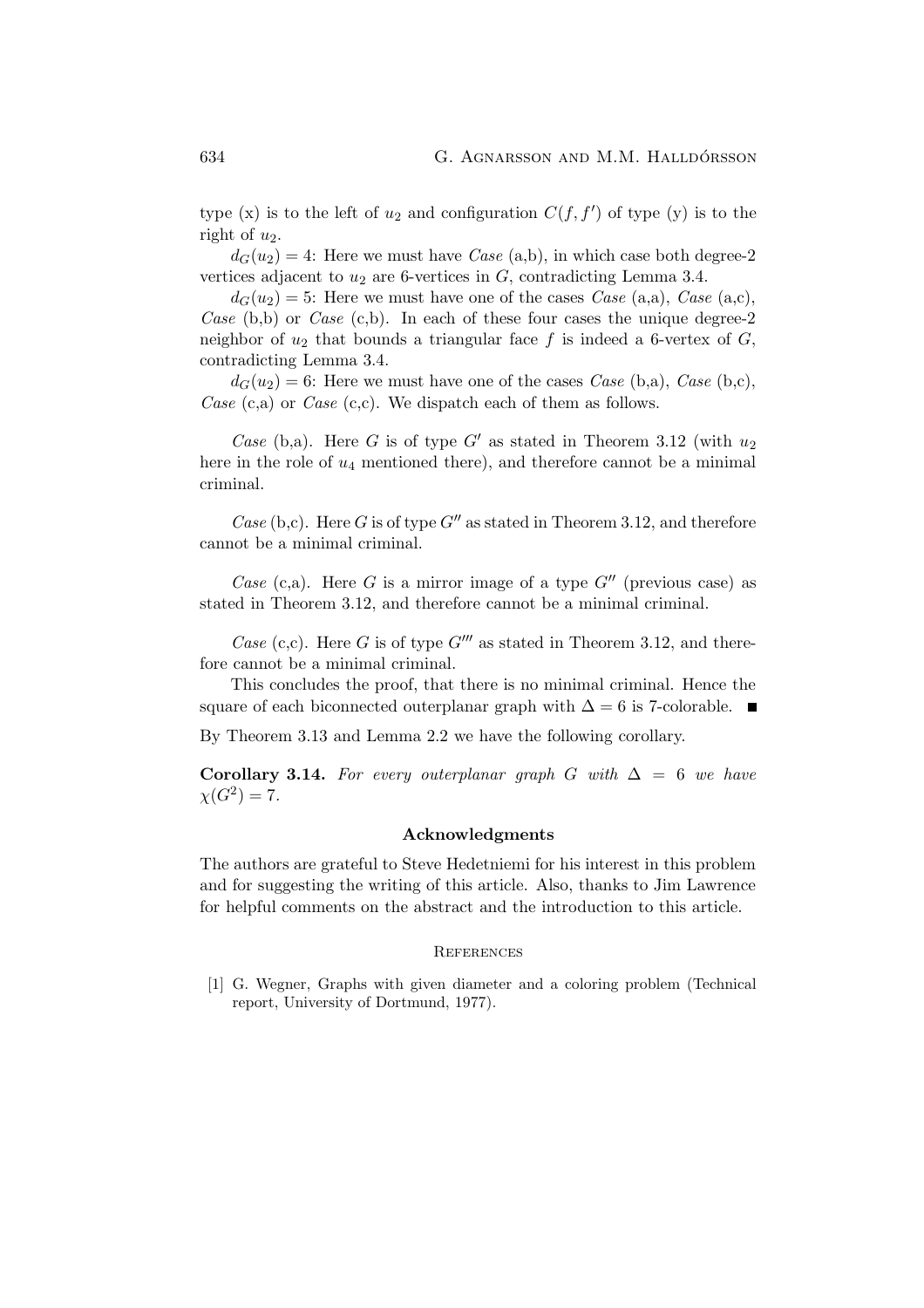- [2] T.R. Jensen and B. Toft, Graph Coloring Problems (Wiley Interscience, 1995). http://www.imada.sdu.dk/Research/Graphcol/.
- [3] M. Molloy and M.R. Salavatipour, A bound on the chromatic number of the square of a planar graph, J. Combin. Theory (B) 94 (2005) 189-213.
- [4] G. Agnarsson and M.M. Halld´orsson, Coloring powers of planar graphs, SIAM J. Discrete Math. 16 (2003) 651–662.
- [5] O. Borodin, H.J. Broersma, A. Glebov and J. van den Heuvel, Stars and bunches in planar graphs. Part II: General planar graphs and colorings. CDAM Research Report Series 2002-05, (2002).
- [6] J. van den Heuvel and S. McGuinness, Coloring the square of a planar graph, J. Graph Theory 42 (2003) 110–124.
- [7] K.-W. Lih, W.-F. Wang and X. Zhu, *Coloring the square of a K<sub>4</sub>-minor free* graph, Discrete Math. 269 (2003) 303–309.
- [8] T. Calamoneri and R. Petreschi,  $L(h, 1)$ -labeling subclasses of planar graphs, J. Parallel and Distributed Computing 64 (2004) 414–426.
- [9] G. Agnarsson and M.M. Halldórsson, On Colorings of Squares of Outerplanar Graphs, in: Proceedings of the Fifteenth Annual ACM-SIAM Symposium On Discrete Algorithms (SODA 2004), (New Orleans, 2004) 237–246.
- [10] G. Agnarsson and M.M. Halldórsson, On Colorings of Squares of Outerplanar Graphs, arXiv:0706.1526v1 [math.CO].
- [11] K.-W. Lih and W.-F. Wang, Coloring the square of an outerplanar graph, Taiwanese J. Math. 10 (2006) 1015–1023.
- [12] X. Luo, Chromatic number of square of maximal outerplanar graphs, Appl. Math. J. Chinese Univ. (B) 22 (2007) 163–168.
- [13] N. Lin, Coloring the square of outerplanar graphs, J. Nanjing Norm. Univ. Nat. Sci. Ed. 27 (2004) 28–31.
- [14] L.Z. Liu, Z.F. Zhang and J.F. Wang, The adjacent strong edge chromatic number of outerplanar graphs with  $\Delta(G) \leq 4$ , Appl. Math. J. Chinese Univ. (A) 15 (2000) 139–146.
- [15] W.C. Shiu, P. Che Bor Lam and Z. Zhang, Entire chromatic number of maximal outerplanar graphs with maximum degree at most 4, in: Combinatorics, Graph Theory, and Algorithms, Vol. I, II (Kalamazoo, MI, 1996), 591–595 (New Issues Press, Kalamazoo, MI, 1999).
- [16] N. Wang and Z. Zhang, On the complete chromatic number of maximum outerplanar graphs with maximum degree  $\Delta = 6$ , Pure Appl. Math. (Xi'an) 12 (1996) 68–72.